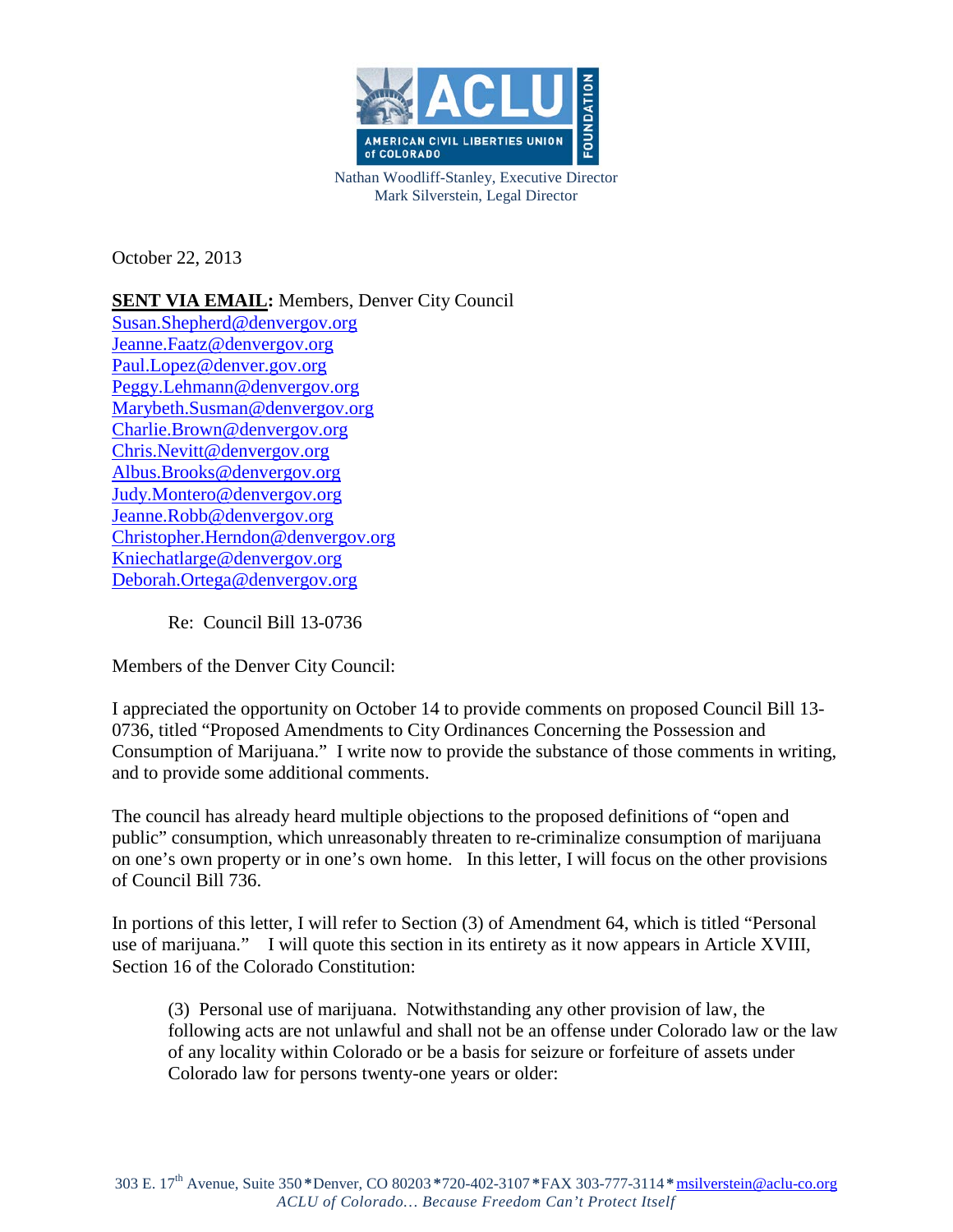- (a) Possessing, using, displaying, purchasing, or transporting marijuana accessories or one ounce or less of marijuana.
- (b) Possessing, growing, processing, or transporting no more than six marijuana plants, with three or fewer being mature, flowing plants, and possession of the marijuana produced by the plants on the premises where the plants were grown, provided that the growing takes place in an enclosed, locked space, is not conducted openly or publicly, and is not made available for sale.
- (c) Transfer of one ounce or less of marijuana without remuneration to a person who is twenty-one years of age or older.
- (d) Consumption of marijuana, provided that nothing in this section shall permit consumption that is conducted openly and publicly or in a manner that endangers others.
- (e) Assisting another person who is twenty-one years of age or older in any of the acts described in paragraphs (a) through (d) of this section.

Colorado Constitution, Article XVIII, Section 16(3).

## **Display**

Proposed section 38-175(b) of Council Bill 736 would make it unlawful "for any person to openly and publicly *display* or consume one (1) ounce or less of marijuana." (emphasis added.) This proposed prohibition on display violates Section (3)(a) of Amendment 64. That provision states, emphatically, that certain specified acts are not unlawful and "shall not be an offense under Colorado law or the law of any locality within Colorado." The specified acts that are not unlawful include "possessing, using, *displaying*, purchasing, or transporting marijuana accessories or one ounce or less of marijuana." (Emphasis added.) Thus, Amendment 64 legalizes display of marijuana, just as it legalizes possession.

In proposing to make it unlawful for any person to openly and publicly display or consume marijuana, Council Bill 736 relies on the following language of Amendment 64: "[N]othing in this section shall permit consumption that is conducted openly and publicly." Colo. Const. Art. XVIII, Section (3)(d). While this provision of Amendment 64 allows regulation of open and public *consumption*, it does not permit Denver to regulate the mere *display* of marijuana.

### **Council Bill 736 is not justified by Section 6(d)'s "carve-out" provision**

Council Bill 736 proposes an addition to Section 39-10 of the Denver Municipal Code that would make it unlawful to possess or display marijuana "at or within any park, parkway, mountain park, or other recreational facility." This proposal would make it unlawful to walk through a park or a parkway with a small quantity of marijuana in one's pocket. According to Mr. Broadwell's presentation to the council on October 14, a "carve-out" provision in Section (6) of Amendment 64 allows this prohibition. The "carve-out" reads as follows:

Nothing in this section shall prohibit . . . any . . . entity who occupies, owns or controls property from prohibiting or otherwise regulating the possession, consumption, display, transfer, distribution, sale, transportation, or growing of marijuana on or in that property."

Colo. Const. Art. XVIII, Section (6)(d). According to the rationale of Council Bill 736, Denver owns the properties that comprise the parks and the parkways, and therefore the "carve-out" provision allows Denver to recriminalize the possession and display of marijuana on these Denver-owned properties.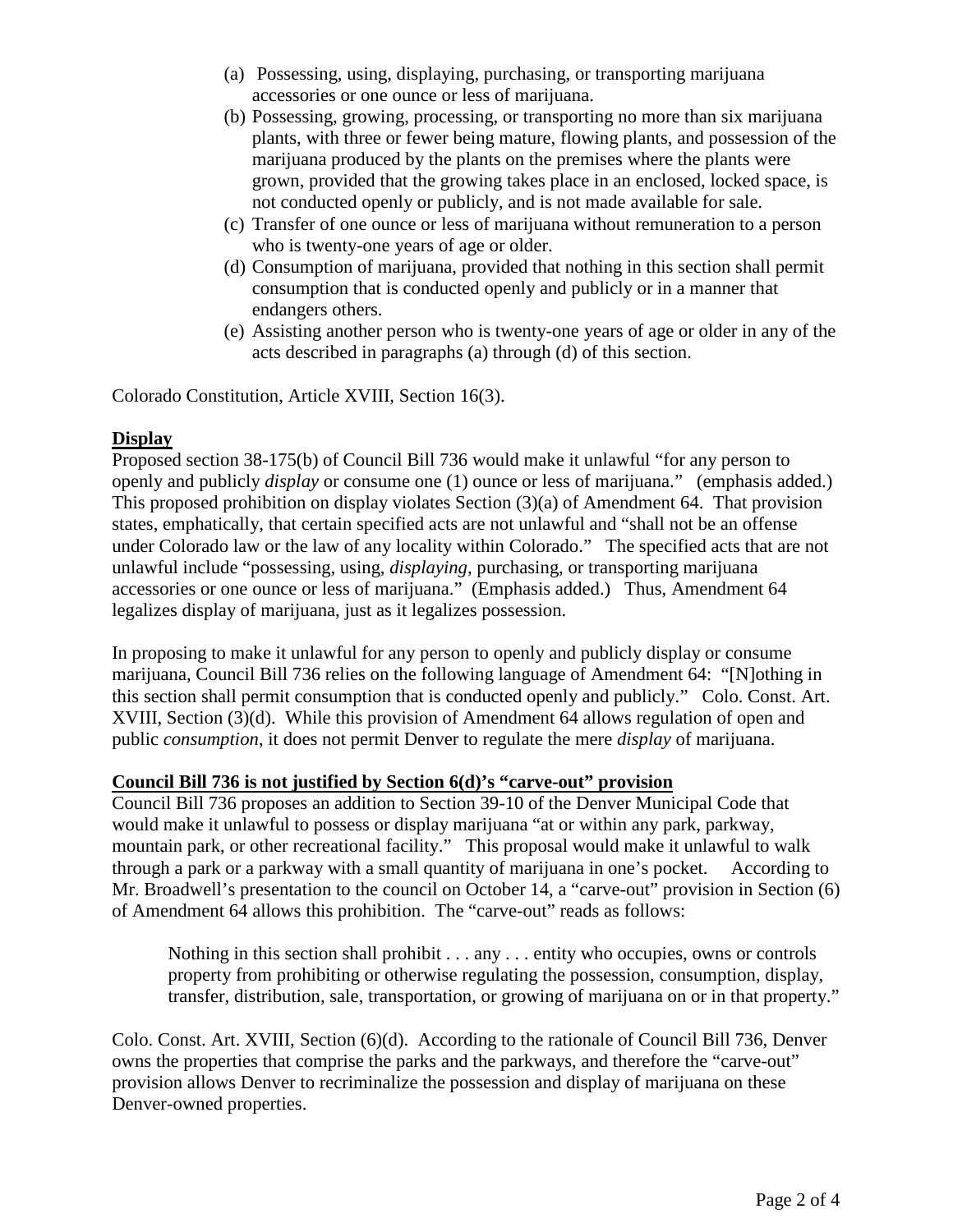I cannot believe that Section (6)(d) can be interpreted so broadly. Denver also owns the streets and the sidewalks. If Section (6)(d) were as broad as Mr. Broadwell suggests, then Denver could re-criminalize the possession of marijuana on all the streets and the sidewalks of the city. Such an interpretation of Amendment 64, however, would be unreasonable. Amendment 64 clearly contemplates that adults will legally be able to purchase marijuana in licensed retail establishments, and it also assumes that these adults will be able to transport the marijuana to their homes. (Indeed, Section (3)(a) states specifically that "transporting" of marijuana shall not be an offense.) Amendment 64 surely did not include a "carve-out" that was so broad as to allow a city to ban possession on the streets and sidewalks that adults must use to transport the legal marijuana from the legal point of purchase to their homes, a legal place of possession and consumption.

Although Council Bill 736 does not attempt to prohibit possession on the streets and sidewalks, it does propose prohibiting possession on "any parkway." At the council meeting on October 14, the council members were told that "any parkway" includes the grassy or landscaped city-owned strip that frequently lies between the curb of a street and the sidewalk. Most persons who have no driveway and must park on the street will find that they must inevitably walk across a cityowned parkway in order to reach their home. If Council Bill 736 were to become law, then persons who legally purchase marijuana and legally transport it as far as a parking space in front of their home would become criminals when they carry their purchase across the city-owned parkway on the way to their residence. The "carve-out" provision of Section (6)(d) cannot be interpreted so broadly as to allow Denver to re-criminalize possession on "any parkway."

The proposed ban on possession or display on "any parkway" also extends, apparently, to all of the 31 "designated parkways" listed in Section 49-16 of the Denver Revised Municipal Code. Thus, Council Bill 736 would prohibit possession of marijuana while moving along such frequently-travelled thoroughfares as Speer Boulevard, Federal Boulevard, Montview Boulevard, or Monaco Street. See D.R.M.C., Section 49-16 (10), (15), (17), (20). The definition of "parkway" in Section 49-16 is not limited to the grassy parkway medium; it appears to include the entire street on which vehicles travel, and it may include the sidewalks as well. Thus, if Council Bill 736 were to become law, persons legally buying marijuana and hoping to transport it to their home without violating the law would need to consult a city map to ensure that their route avoids all 31 of the "designated parkways" listed in Section 49-16 of the city code. The "carve-out" provision of Section (6)(d) cannot be interpreted so broadly as to allow Denver to recriminalize possession on any portion of these 31 designated parkways.

### **Sixteenth Street Mall**

The Sixteenth Street Mall is a public right of way. Just as the "carve-out" of Section 6(d) cannot be read to be broad enough to allow re-criminalization of possession on the streets and sidewalks, it cannot be broad enough to allow Denver make criminals of persons who walk along the Sixteenth Street Mall with a small quantity of marijuana in their purses or pockets.

## **Section 6(d) does not authorize property owners to make possession "unlawful"**

Even on properties where the "carve-out" of Section  $(6)(d)$  justifiably applies, it does not allow Denver to turn possession or display into a crime or an offense. In legalizing possession, display, and consumption, Section (3)(a) states emphatically that these acts "are not unlawful" and "shall not be an offense." In contrast, the "carve-out" of Section (6)(d) allows only "prohibiting" or "regulating" possession or display. Thus, even where the "carve-out" applies, it